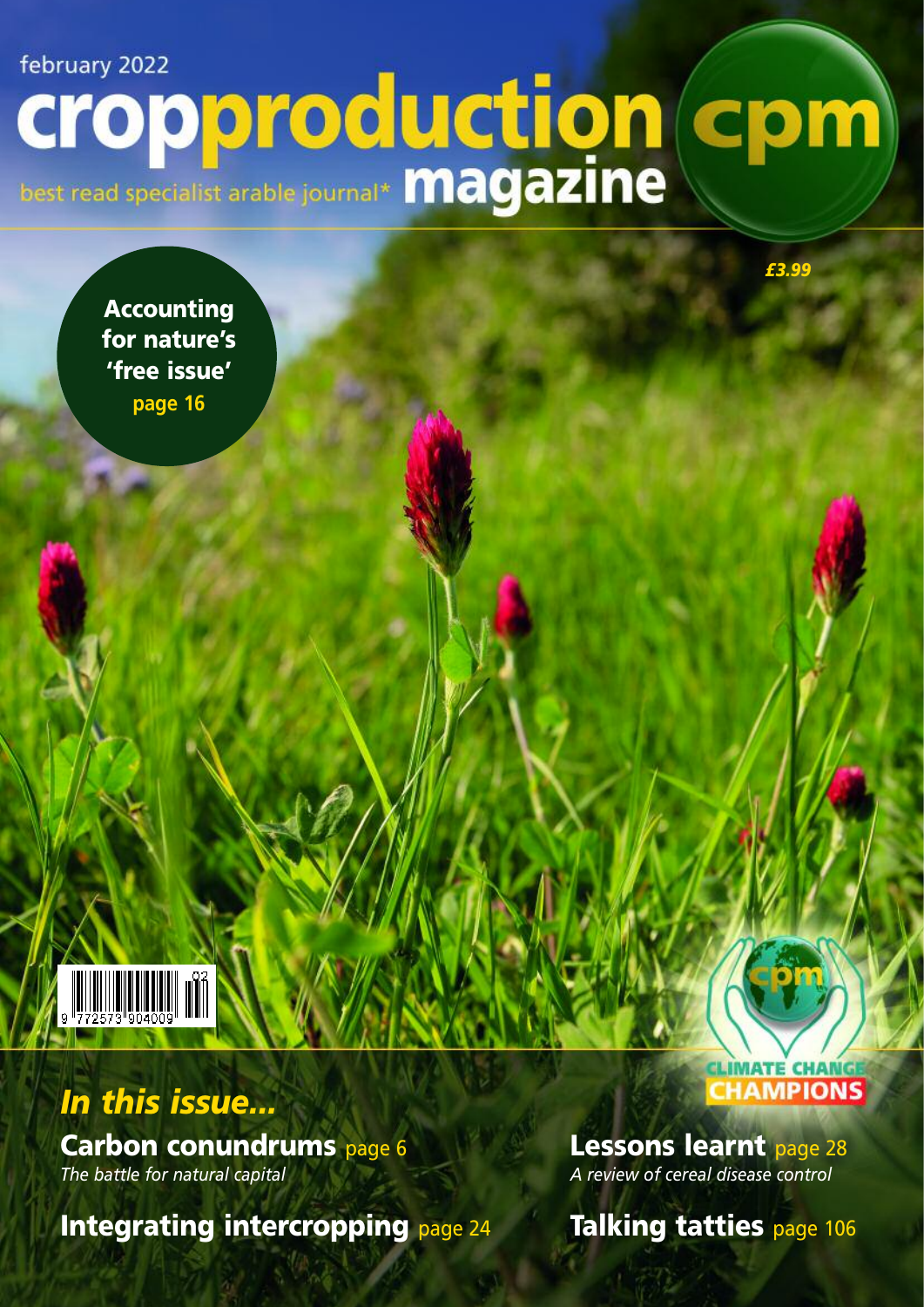**66** We've been lookin *been looking at things from a different angle – from inside out.* **"**

# **Bioscience in practice marriag and chemistry**

**Often biology and chemistry are considered separately but in nature some were designed to work together.** *CPM* **takes an in-depth look at how biology can work with very specific biostimulants to help improve nutrient-use efficiency.**

*By Lucy de la Pasture*

There's a saying: "You don't get results by focusing on results. You get results by focusing on the actions that produce results." It's a mantra that applies just as much to improving the nutrient use efficiency of crops, says Unium director John Haywood.

"There's a lot of talk about improving nutrient use efficiency, particularly as fertiliser prices have rocketed, and using biostimulant products in a very general way is quite prominent in that discussion at the moment. We've been looking at things from a different angle - from inside out.

"It's something we've been working on for a long time and we've approached the problem by first looking at the fundamental plant physiology and then at how this can be influenced.

"It's from that point that we construct biostimulant products rather than the common approach, which is the other way around –– finding an effect in the field and only then trying to figure out how it's working."

So what are the actions that growers could take to help improve nutrient-use efficiency? Many biostimulants work by reducing the impacts of abiotic stress and enhancing root production, which helps plant roots scavenge for nutrients, says John.

## **Targeted approach'**

"But there's a more targeted approach using a combination of biology and biostimulant products in a way that supports one another. It starts with using biology to fix nitrogen from the atmosphere; followed with a targeted biostimulant to help plants assimilate the N; and then a signalling compound to enhance the production and transport of plant sugars –– to the benefit of both the plant and biology."

Fellow Unium director Dr Nigel Grech takes up the story, wearing his hat as a researcher but also as a farmer himself in California. He explains that although adopting biology is germane to farming systems, in the past it has been one of the great paradoxes in agriculture - of great benefit but also variable in its effects and with results that aren't reproducible.

"There's a big interest in non-rhizobial microorganisms that can fix nitrogen from the atmosphere. Data from legumes suggests that approximately 30-50% of the plant's N requirement can be supplied by inoculation with nodule-forming, rhizobial nitrogen-fixing organisms in a climatically good year. This drops to 25-30% N in a poorer one –– reflecting inherent biological variation. But until recently there was nothing comparable for non-legumes."

The advent of molecular biology changed the game and enabled scientists to identify plant symbiotic N-fixing endophytic microorganisms and begin to unlock the mysteries of the complex plant microbiome, he explains. This research has been led by Prof Sharon Doty and her team at the University of Washington. Thirty years since she started, Sharon isolated a group of strong nitrogen-fixing endophytes which colonise the vascular system and interstitial spaces in plant tissues -- roots, shoots, stems and leaves.

"The fact that these particular strains live within the plant tissues is important as it means they're subjected to lower environmental stresses and oxygen levels. This gives them an advantage over other microbial-based products coming onto the UK market, such as ones based on Methylotrophs –– containing bacteria from the genus Methylobacterium. ►



*John Haywood explains that there's a more targeted approach to improving NUE, using a combination of biology and biostimulant products in a way that supports one another.*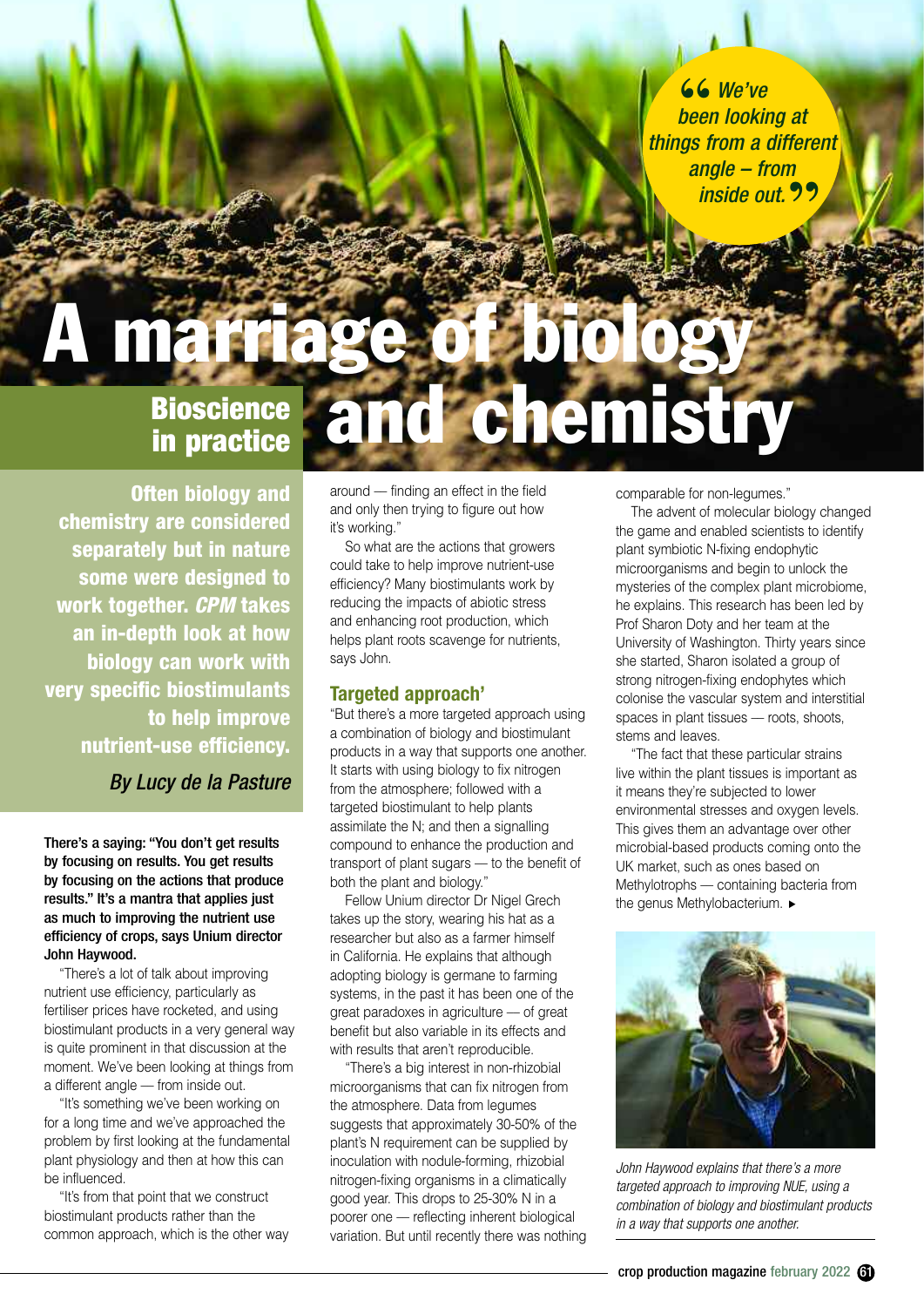# **Bioscience in practice**



*The endophytes in Tiros live within the plant tissues which means they're not subjected to the higher environmental stresses and oxygen levels which could inhibit N-fixation, says Nigel Grech.*

"Methylotrophs are mainly surface-**▲**dwelling in the phylloplane — the leaves and stems of plants - and preferentially utilise single carbon molecules as a food source. Living on the leaf means they're subjected to greater environmental stresses such as high levels of UV and oxygen (which are generally inhibitory to the nitrogen fixing enzyme systems these microbes employ).

"Similarly, colonisation of the internal tissues of plants also reduces exposure of

the Tiros bacterial strains to oxygen levels inhibitory to their N-fixing enzymatic," explains Nigel.

Unium has collaborated with US company, Intrynsyx, to take the Doty research into the field and launched an endophytic seed treatment, Tiros, in the UK in 2020. It's gone on to become the market-leading biological seed treatment in 2021 on small grains.

### **Diverse strains**

Tiros contains two strains of endophytic bacteria which Nigel explains helps to reduce the variability that is often a feature of biological products, particularly ones based on a single strain. "We selected N-fixing bacterial endophytes rather than fungal endophytes so that there wouldn't be any adverse effects from fungicide inputs.

"The diverse strains are generalist, able to utilise a broad range of sugar sources and are strongly endophytic plant symbionts, which are also facultative – meaning they respire using oxygen but are able to switch to fermentation, if necessary," he adds.

This approach has produced an endophyte package that works and with

## **Healthy microbiome has a crucial role**

Like many farmers who've made the decision to adopt regenerative practices, James Walgate thinks a lot about what he's trying to achieve. He's thirsty for knowledge to further his understanding of how to grow crops and the biology that can support them. Assimilating information in his DNA.

Even before James began his journey into conservation agriculture (which merged into regen) six years ago, he was at the heart of on-farm innovation –– hosting trials for Dr Chris Green of Crop Management Information (CMI), whose work really connected farmers and research and in so doing gave an unparalleled insight into what works in a real-life situation.

Farming 668ha in the North Lincolnshire Wolds, his rotation is diverse and lengthy to help develop the soil microbiome that will underpin his crop production. With soil at the heart of regenerative principles, James has a no-till strategy and makes good use of cover crops, with a 300 head flock of breeding ewes just being established on the farm to better utilise both cover crops and his permanent pasture.

"The ewes are 'Easy Care' –– Lleyn cross Exlana –– and will lamb outdoors in May. The idea is they will require minimal assistance at lambing, with ideally just 1% needing help at lambing and a further 3% soon after (pairing up, mis-mothering etc). They'll fit in really well with our rotation."

The sheep will join the pigs which 'bed and

breakfast' at the farm, suppling valuable FYM to return to the land which is supplemented by green waste compost brought onto the farm.

Going hand in hand with James' regenerative journey is a desire to reduce the farm's reliance on synthetic inputs — with organic regen being the Holy Grail, though he accepts he may not quite get there. One of the inputs he's trying to reduce is ammonium nitrate.

"We're looking at nitrogen use efficiency very hard and we're applying any bagged nitrogen little and often to help increase NUE. If you're applying 222kgN/ha in a conventional system and NUE is only 40% then that means only 90kgN/ha gets into the plant. By increasing the NUE to 60% then you only have to apply 150kgN/ha to get the same amount of N into the crop.

"We believe that by switching away from high levels of N, crops won't be predisposed to the pest and disease problems associated with it. A plant also needs eight times as much water to be able to use the AN applied at conventional levels and we're looking at alternative nitrogen sources to mitigate this effect," he explains.

James hosted some of the early trials for CMI which looked at different strains of endophytes, so he was already pretty confident in the integrity of Tiros when it became commercially available. This now forms the foundations of his approach to reduce reliance on AN fertilisers and help make

results that are reproducible - as shown in the extensive trialing before Tiros' launch and the data continuously being captured by Unium.

"Because the endophytes are genotyped, we can be confident there are no nasty surprises introducing these into fields. We're able to trace them in the environment and in plants using qPCR. That's an important part of being able to quantify biology."

Endophytes are present and well conserved in natural systems, but modern breeding/phytosanitary practices wipe them out in commercial germplasm and therefore in commercial farming situations, explains Nigel.

"Like our own gut microflora, that mediate so many processes critical to human wellbeing, plant microbial endophytes evolved to be symbionts and a healthy microflora in plants has a tremendous positive effect on many plant processes, one of which is assisting is nitrogen assimilation.

"This ongoing relationship between biology and the plant is important because with more nitrogen being brought into the system through fixation, this has to be supported by taking up more other nutrients.



*James Walgate says he's very wary of replacing one type of input with another one as the overall aim is to use 'less' rather than 'more' products from a can.*

the plant more efficient.

"We're very wary of replacing one type of input with another one as our aim is to use 'less' rather than 'more' products from a can," he says.

That means there has to be some well-structured reasoning behind his approach. which he's found to be the case when supporting the endophytes in Tiros with Twoxo and ultimately T6P, where again James witnessed a lot of the early trials work on the farm.

He believes that what he's doing is right because it's backed up by the farm's yield results. "We're finding our yields are similar to our neighbours using a conventional farming system but we're saving £150/ha in costs," he concludes.